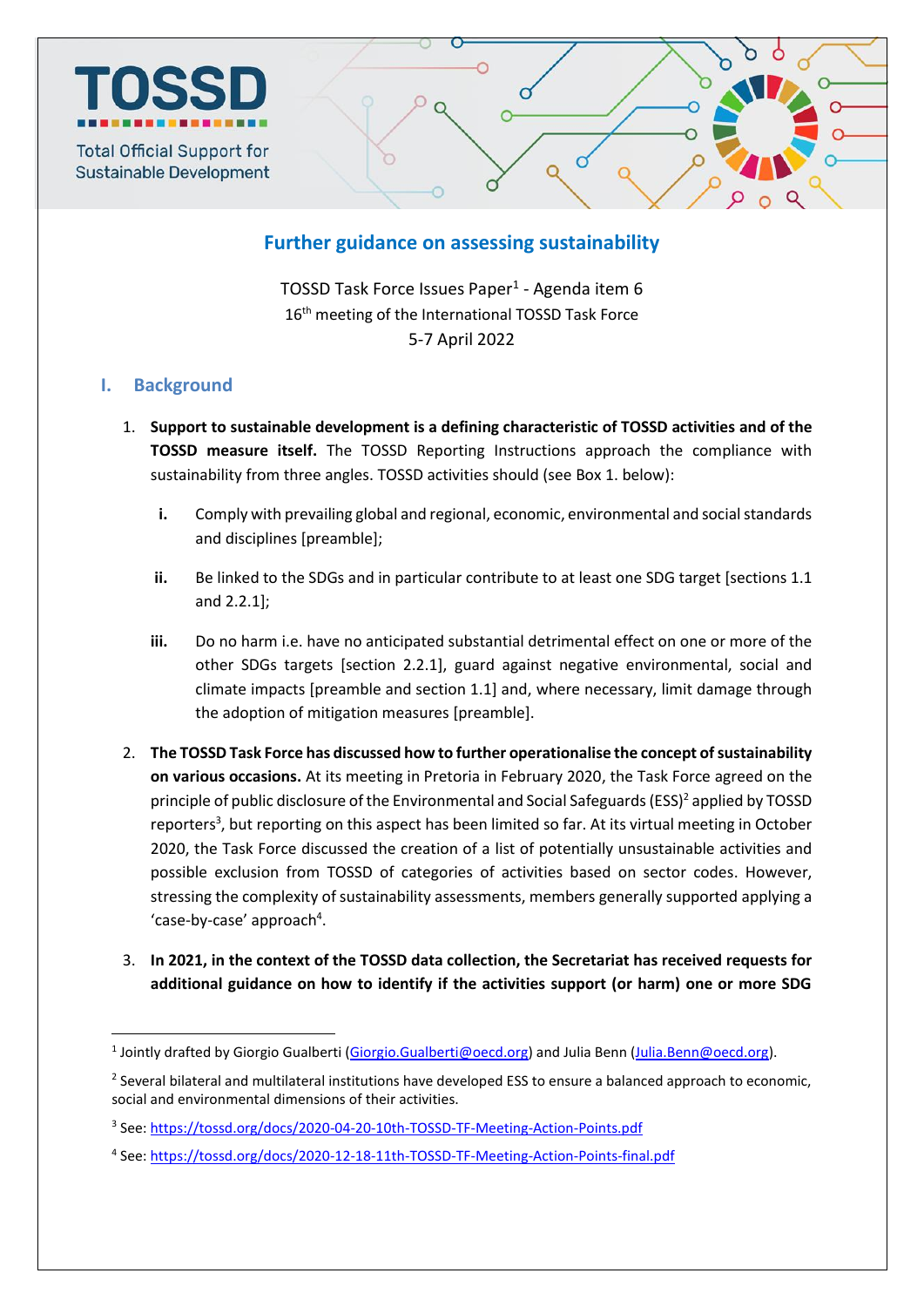**targets**<sup>5</sup> . Based on the questions received, it would seem particularly useful to further clarify the meaning of the 'do no harm' principle. **This note therefore invites the Task Force to consider a practical approach for operationalising this principle**, building on recent work by the Secretariat on a Handbook for reporting of the SDG focus of development co-operation activities<sup>6</sup>.

### **Box 1. The concept of sustainability in the TOSSD Reporting Instructions**

Sustainability is defined in the TOSSD Reporting Instructions both through a **positive contribution to an SDG target** and **avoidance of negative impacts**, as follows.

#### PREAMBLE

**.** 

**Paragraph 5.** In line with inherent thrust of the SDGs – to promote a more sustainable, equitable and prosperous world for all people – this statistical framework assumes that all resources captured therein should be provided consistent with prevailing global and regional economic, environmental and social standards and disciplines, with development cooperation effectiveness principles, as well as with the United Nations Charter and International Law. These safeguards ensure that TOSSD-eligible investments are sustainable, promote equal opportunities and rights, guard against negative environmental, social and climate impacts and risks, and  $-$  where necessary  $-$  limit damage through mitigation measures (…)

#### Section 1.1 Definition of TOSSD

**Paragraph 10**. The concept of "Sustainable Development" is defined as development that meets the needs of the present without compromising the ability of future generations to meet their own needs.

Paragraph 11. "Sustainable Development" in the TOSSD context is inherently linked to the Sustainable Development Goals as agreed in the 2030 Agenda. Activities recorded as TOSSD support the implementation of the SDGs by generating sustainable economic growth, ensuring social inclusion, without compromising the environment. As and when the 2030 Agenda is concluded and replaced by another framework, the TOSSD measure will be updated to link to that framework.

Section 2.2.1 Eligibility criteria regarding sustainable development

**Paragraph 47.** In the context of TOSSD, an activity is deemed to support sustainable development if it directly contributes to at least one of the SDG targets as identified in the official list of SDG targets developed and maintained by the United Nations Statistical Commission (UNSC) and if no substantial detrimental effect is anticipated on one or more of the other targets.

<sup>&</sup>lt;sup>5</sup> See the **background paper on TOSSD reporting issues** for the 16th meeting of the TOSSD Task Force.

<sup>&</sup>lt;sup>6</sup> See: **Draft handbook for reporting the SDG focus of development co-operation activities</u>, second edition** issued in March 2022.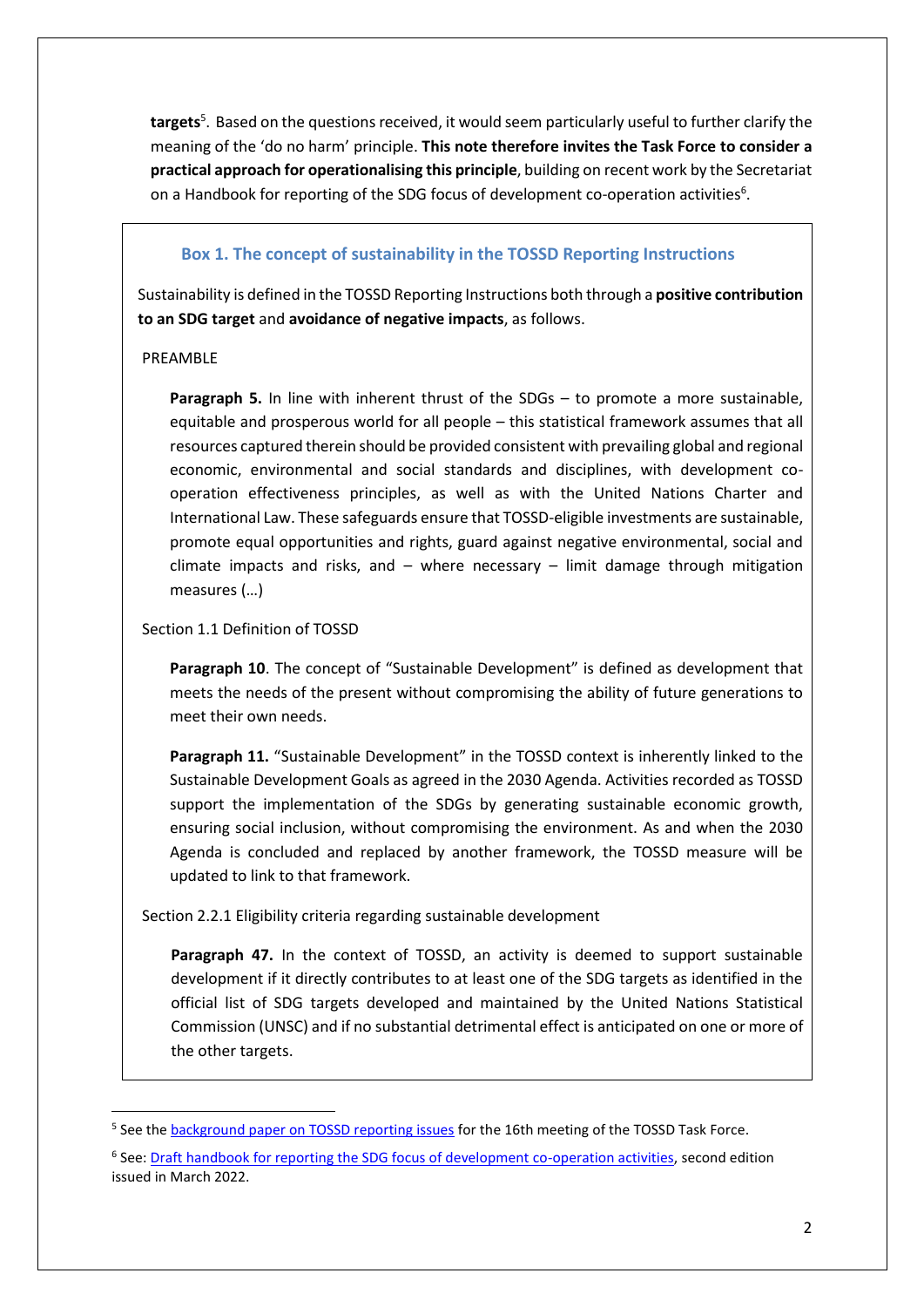#### **II. The 'do no harm' principle**

4. **The 'do no harm' principle included in the TOSSD Reporting Instructions could be further clarified with additional details on what is meant by 'substantial detrimental effect', and its eventual mitigation.** The clarification put forward in the above-mentioned SDG reporting handbook $<sup>7</sup>$  is as follows:</sup>

*An activity should be excluded [from the reporting on SDGs] based on the "potential harm to other SDGs" criterion if it has a negative impact that is:*

*• Substantial – i.e. it has a significant, not avoidable (or not avoided) negative impact on one or more goals, targets, or indicators.*

*• Unmitigated – i.e. the negative impact is not minimised, mitigated or compensated, for example by using more sustainable technologies, adopting best international practices, or implementing appropriate counter-measures to mitigate the negative impacts.*

- 5. **The operationalisation of the 'do not harm' principle could take into account the following elements:** 
	- **i. SDG targets present both positive and negative interlinkages, which may be different in**  different countries and regions<sup>8</sup>.
	- **ii. Activities reported to TOSSD are likely to present some sustainability trade-offs as most human activities do.** The sustainability assessment is often a form of cost-benefit analysis, which takesinto account many factors including local context, best international practices and international standards, as well as the extent to which the negative effect on one or more SDGs targets is substantial and unmitigated.
	- **iii. ESS frameworks are usually differentiated by sector, take into account technically and financially feasible alternatives, and put in place a series of strategies to avoid, minimise, mitigate or offset the negative impacts of the activities.** In other words, ESS are designed to make sure the activities do not have a "substantial" negative social or environmental impact and that the benefits of the activities clearly exceed the eventual social and environmental trade-offs.
	- **iv. The SDG indicators could also be useful to look at when assessing the sustainability of the activities.** The SDG indicators have in many cases a national (or global) dimension, but are also used to monitor impact at the local – or project – level. The activity

**.** 

 $7$  See chapter 2, section 3 of the handbook.

<sup>&</sup>lt;sup>8</sup> A wide body of literature explores the interlinkages of SDG targets and indicators. See for example: Institute for Global Environmental Strategies (IGES), 2022, SDG Interlinkages Analysis and Visualisation Tool, available at: [https://sdginterlinkages.iges.jp/visualisationtool.html.](https://sdginterlinkages.iges.jp/visualisationtool.html)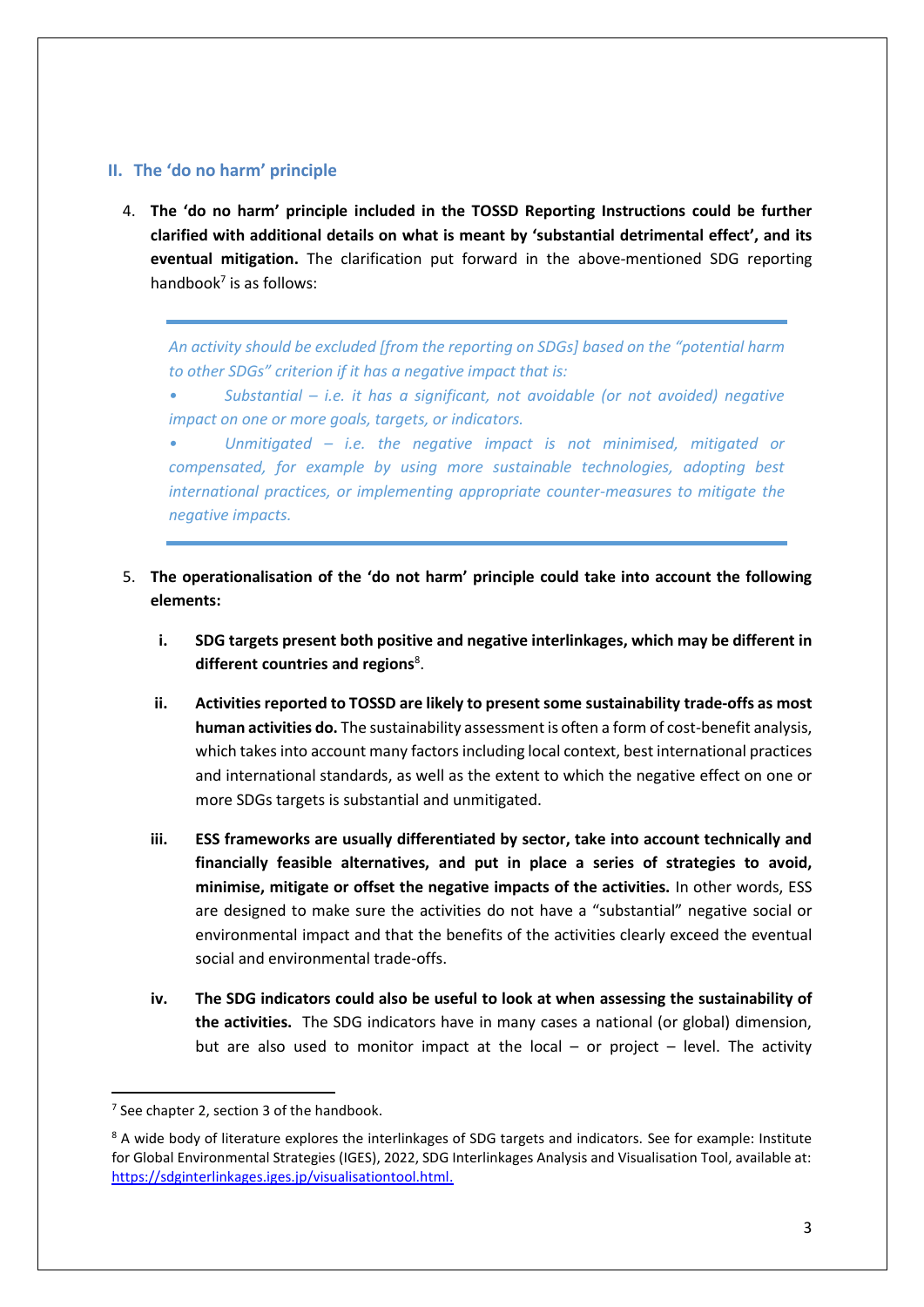documentation often includes information on anticipated risks or possible negative impacts and mitigation actions. If a project is expected to worsen one or more SDG indicators, or closely related indicators, it might have to be considered unsustainable, and thus not TOSSD-eligible.

- **v. Recipient countries are best placed to assess sustainability according to local conditions.**  TOSSD should comply with development co-operation effectiveness principles, which include country ownership. Recipient countries could have a role in confirming the sustainability of specific activities, in particular whether an activity is part of the country's transition to more sustainable solutions.
- **vi. In the absence of a universal tool to assess sustainability, the TOSSD framework could provide transparency on how different reporting institutions assess sustainability.**  TOSSD could publish metadata or microdata on whether an activity is considered sustainable for example on the basis of an ESS (and which one) or SDG indicators, or on the basis of an assessment by the recipient country.
- 6. **To test compliance of an activity with the 'do no harm' principle, the reporter could take the following steps (see flowchart in figure 1) :** 
	- i. **The reporter has an ESS system in place.** In this case it provides the Secretariat with information on how the ESS is applied to the reported activities, differentiated by sector. This information is then made available in a specific metadata file on the data visualisation platform.
	- ii. **The reporter has no formalised ESS procedure in place (or the activities reported do not fall within the perimeter of its ESS).** In this case the reporter – by submitting the data to the Secretariat – states that potential negative impacts (measured with the SDG indicators or closely related indicators) have been identified, avoided, minimised, mitigated or at least compensated. The reporter ensures that relevant documentation can be provided to the Secretariat (or to the public) upon request.
	- iii. **For some complex cases, for example activities that support energy transition, the process of confirming the 'do no harm' nature of the activities may need to involve the provider, the recipient and the Secretariat.** Two options are possible: seeking confirmation as part of the data quality assurance process (before the publication of TOSSD data) or as part of a data validation process (after the publication of TOSSD data).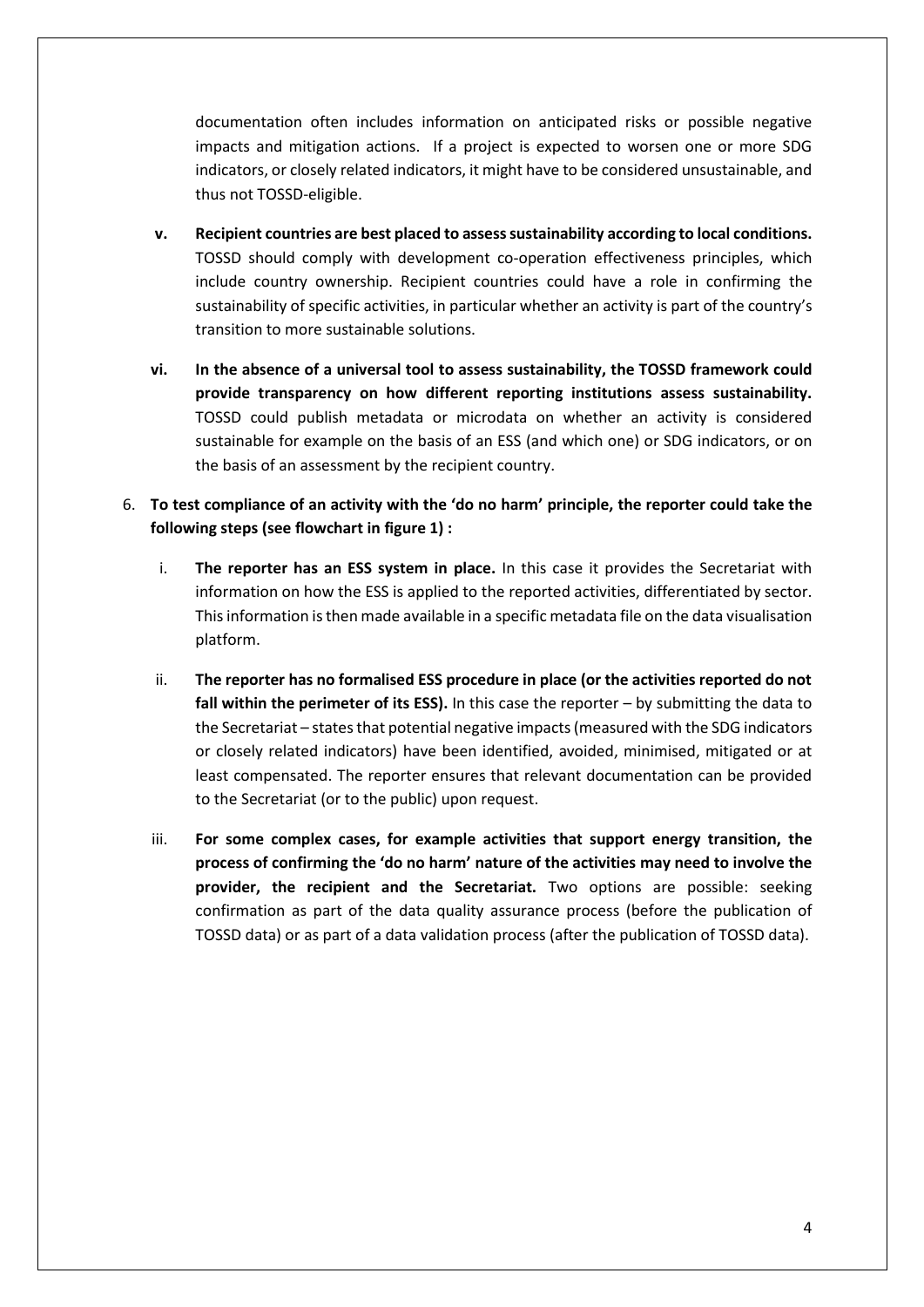**Figure 1. Reporting on the sustainability of TOSSD activities – Possible information flowchart to indicate the SDG targets and verify the 'do no harm' principle.**